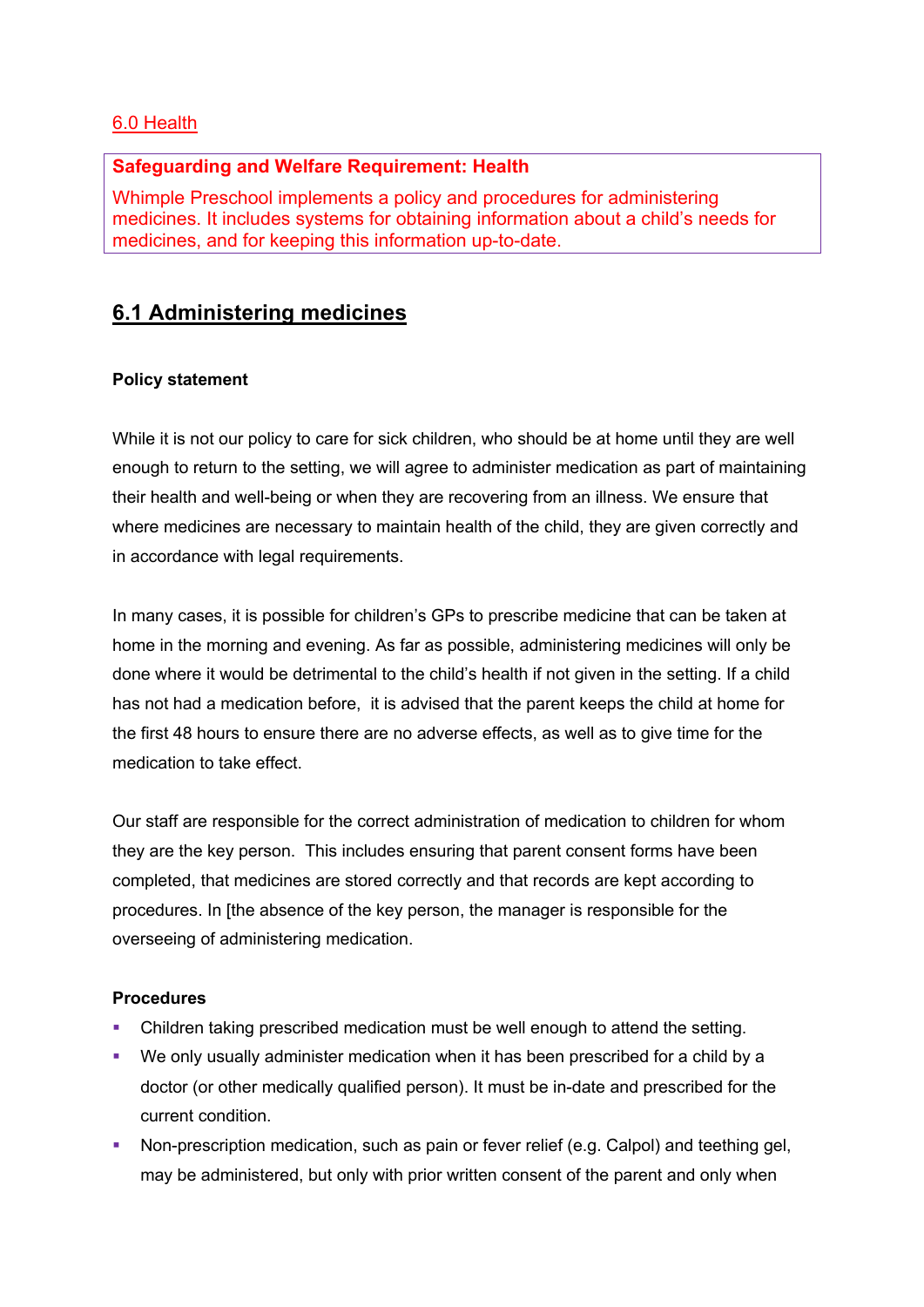there is a health reason to do so, such as a high temperature. Children under the age of 16 years are never given medicines containing aspirin unless prescribed specifically for that child by a doctor. The administering of un-prescribed medication is recorded in the same way as any other medication.

- Children's prescribed medicines are stored in their original containers, are clearly labelled and are inaccessible to the children. On receiving the medication, the member of staff checks that it is in date and prescribed specifically for the current condition.
- **Parents must give prior written permission for the administration of medication. The staff** member receiving the medication will ask the parent to sign a consent form stating the following information. No medication may be given without these details being provided:
	- **-** the full name of child and date of birth;
	- **-** the name of medication and strength;
	- **-** who prescribed it;
	- **-** the dosage and times to be given in the setting;
	- **-** the method of administration;
	- **-** how the medication should be stored and its expiry date;
	- **-** any possible side effects that may be expected; and
	- **-** the signature of the parent, their printed name and the date.
- The administration of medicine is recorded accurately in our medical files each time it is given and is signed by the person administering the medication [and a witness]. Parents are shown the record at the end of the day and asked to sign the record file to acknowledge the administration of the medicine. The medication file records the:
	- **-** name of the child;
	- **-** name and strength of the medication;
	- **-** name of the doctor that prescribed it;
	- **-** date and time of the dose;
	- **-** dose given and method;
	- **-** signature of the person administering the medication [and a witness]; and
	- **-** parent's signature.
- We use the Pre-school Learning Alliance Medication Administration Record book for recording the administration of long term medicine and comply with the detailed procedures set out in that publication.
- **■** If the administration of prescribed medication requires medical knowledge, we obtain individual training for the relevant member of staff by a health professional.
- [If rectal diazepam is given, another member of staff must be present and co-signs the record book.]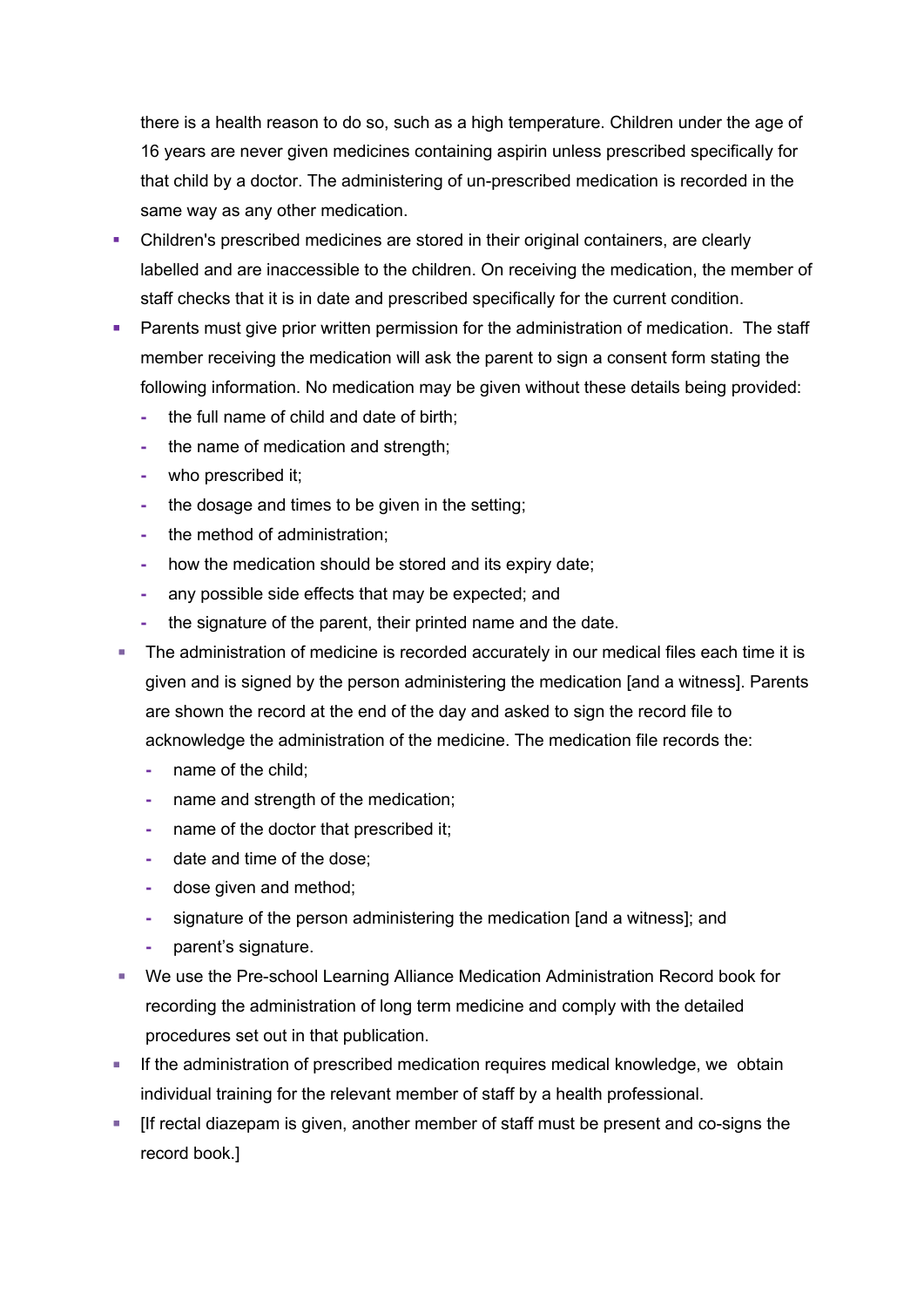- No child may self-administer. Where children are capable of understanding when they need medication, for example with asthma, they should be encouraged to tell a member of staff what they need. However, this does not replace staff vigilance in knowing and responding when a child requires medication.
- We monitor the medication record book to look at the frequency of medication given in the setting. For example, a high incidence of antibiotics being prescribed for a number of children at similar times may indicate a need for better infection control.

### *Storage of medicines*

- All medication is stored safely in a locked cupboard or refrigerated as required. Where the cupboard or refrigerator is not used solely for storing medicines, they are kept in a marked plastic box.
- The child's key person is responsible for ensuring medicine is handed back at the end of the day to the parent.
- **•** For some conditions, medication may be kept in the setting to be administered on a regular or as-and-when- required basis. Key persons check that any medication held in the setting, is in date and return any out-of-date medication back to the parent.

*Medicines are stored in a labelled box on the top shelf of the admininstration cupboard.* 

### *Children who have long term medical conditions and who may require ongoing medication*

- We carry out a risk assessment for each child with a long term medical condition that requires on-going medication. This is the responsibility of our manager alongside the key person. Other medical or social care personnel may need to be involved in the risk assessment.
- Parents will also contribute to a risk assessment. They should be shown around the setting, understand the routines and activities and point out anything which they think may be a risk factor for their child.
- For some medical conditions, key staff will need to have training in a basic understanding of the condition, as well as how the medication is to be administered correctly. [The training needs for staff form part of the risk assessment.
- The risk assessment includes vigorous activities and any other activity that may give cause for concern regarding an individual child's health needs.
- **•** The risk assessment includes arrangements for taking medicines on outings and advice is sought from the child's GP if necessary where there are concerns.